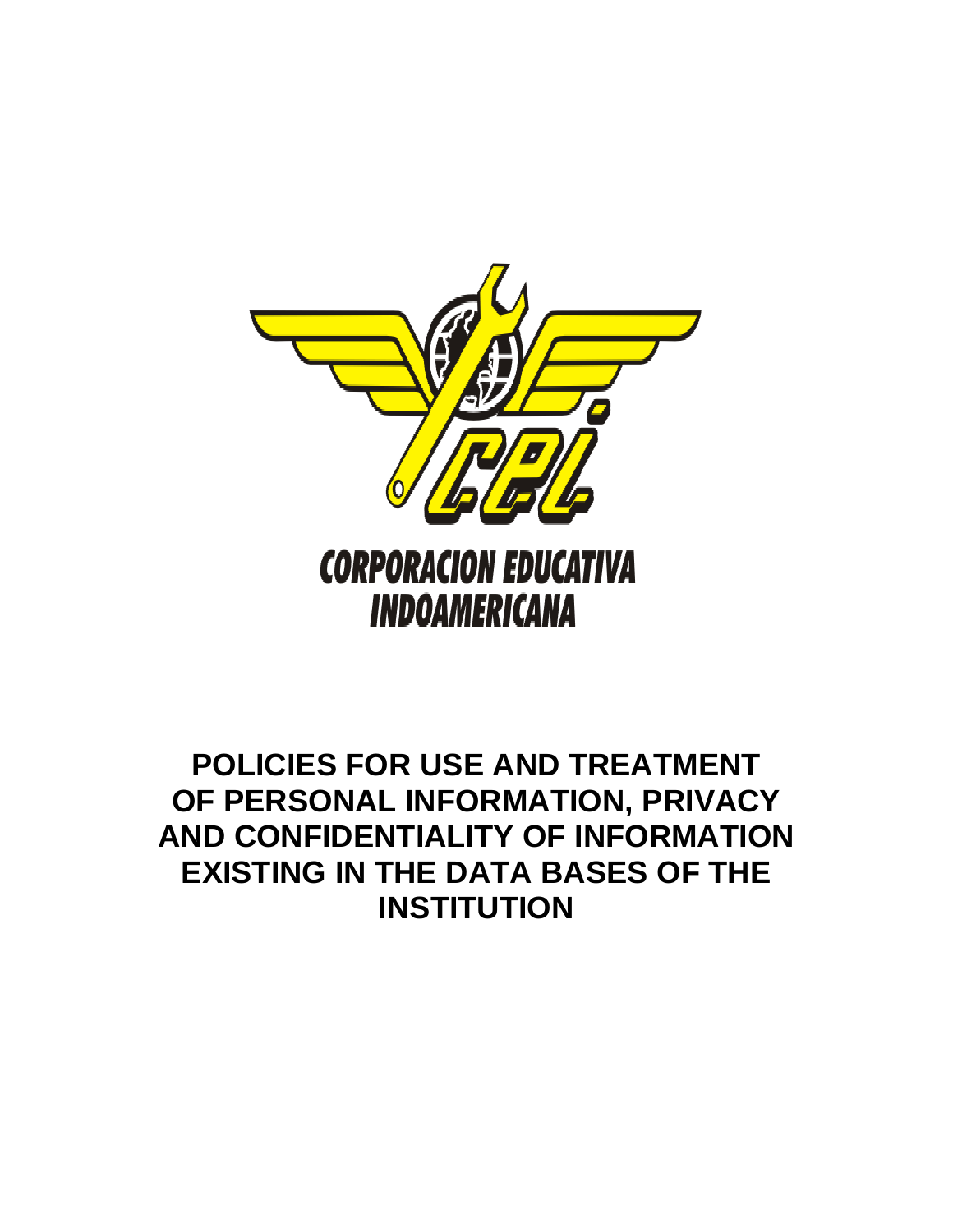

### **POLICIES FOR USE AND TREATMENT OF PERSONAL INFORMATION, PRIVACY AND CONFIDENTIALITY OF INFORMATION EXISTING IN THE DATA BASES OF THE INSTITUTION**

**CODE:** GI7-DOC17

**DATE UPDATE:** 01/03/2016

**PAGE:** 2 de 6 **REVISIÓN:** 0

## **CONTROL OF UPDATES**

| <b>REVISIÓN</b> | <b>DATE D/M/Y</b> | <b>REASON OF THE REVIEW</b>                            | <b>SIGNATURE</b> |
|-----------------|-------------------|--------------------------------------------------------|------------------|
| $\mathbf 0$     | 01/03/2016        | Elaboration of the document<br>For its implementation. |                  |
|                 |                   |                                                        |                  |
|                 |                   |                                                        |                  |
|                 |                   |                                                        |                  |
|                 |                   |                                                        |                  |
|                 |                   |                                                        |                  |
|                 |                   |                                                        |                  |
|                 |                   |                                                        |                  |
|                 |                   |                                                        |                  |
|                 |                   |                                                        |                  |
|                 |                   |                                                        |                  |
|                 |                   |                                                        |                  |

| <b>PRODUCED BY:</b>   | <b>REVIEWED BY:</b>   | <b>APPROVED BY:</b>   |
|-----------------------|-----------------------|-----------------------|
| DANIEL ZARATE GIRALDO | ANGELA SABOGAL CAMPOS | DANIEL ZARATE GIRALDO |
| DIRECCION DE LAS TICS | COORDINACION CALIDAD  | DIRECCION DE LAS TICS |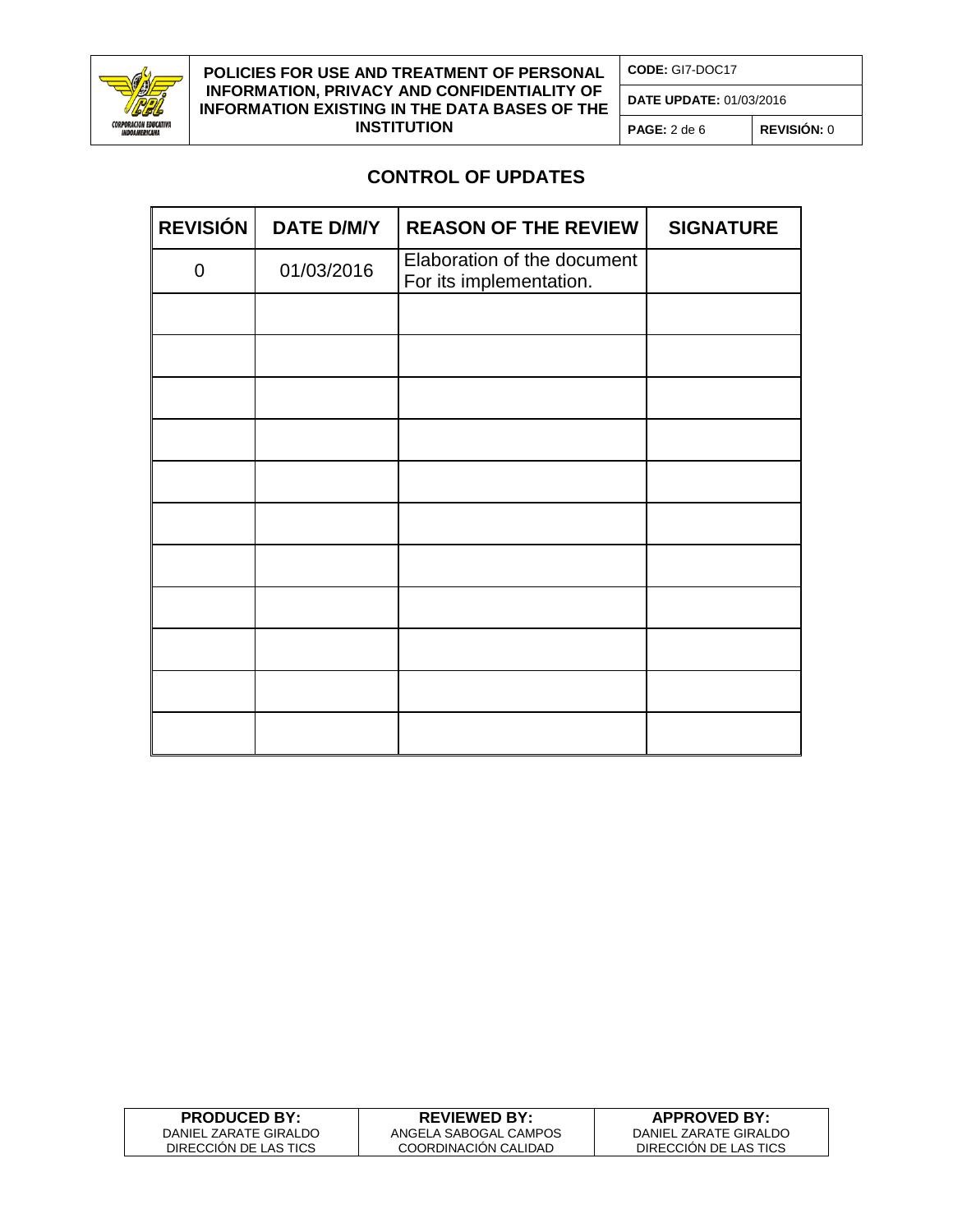

## **POLICIES FOR USE AND TREATMENT OF PERSONAL INFORMATION, PRIVACY AND CONFIDENTIALITY OF INFORMATION EXISTING IN THE DATA BASES OF THE INSTITUTION**

**DATE UPDATE:** 01/03/2016

**PAGE:** 3 de 6 **REVISIÓN:** 0

Within the natural exercise of its activities, the CORPORACIÓN EDUCATIVA INDOAMERICANA (hereinafter the CORPORATION) may carry out collection, use and treatment of personal data of members of your community understood for these students, teachers, administrative employees, graduates and suppliers (hereinafter USERS) for which it will be subject to the following policies:

- 1. Databases, or any kind of electronic repositories, are intellectual creations subject to the protection of Copyright. The CORPORACIÓN is the owner of the databases that it uses, for which is fully subject to the rules on the protection of personal data and habeas Data. Consequently, CORPORACIÓN, as the owner of database is the only one that has the power to authorize the use or disposal of the same to third parties or their units academic or administrative.
- 2. The purpose for the collection, use and processing of personal data of the members of your community is the proper management, administration, improvement of the various services of the CORPORATION, carrying out processes internal, statistics, quantitative and qualitative analysis of the activities, And services offered, as well as the products or improvement of existing ones that can contribute to well-being academic, administrative, financial or training CORPORACIÓN or by third parties related to its object and with each one of the offices of the CORPORATION.
- 3. By authorizing the collection of personal data to CORPORACIÓN, through the implementation of data collection forms or its sending through any other means, USERS declare to fully and unreservedly accept the incorporation of the data provided and its treatment, In the terms stipulated in the policies of use and treatment of personal information.
- 4. The USERS are solely responsible for the information provided to CORPORACIÓN is completely current, accurate and truthful and acknowledge their obligation to keep the data updated at all times, in a way that is truthful and accurate. In any case, USERS are solely responsible for the false or inaccurate information that it performs and for the damages caused to CORPORACIÓN or to third parties, for the information that it provides.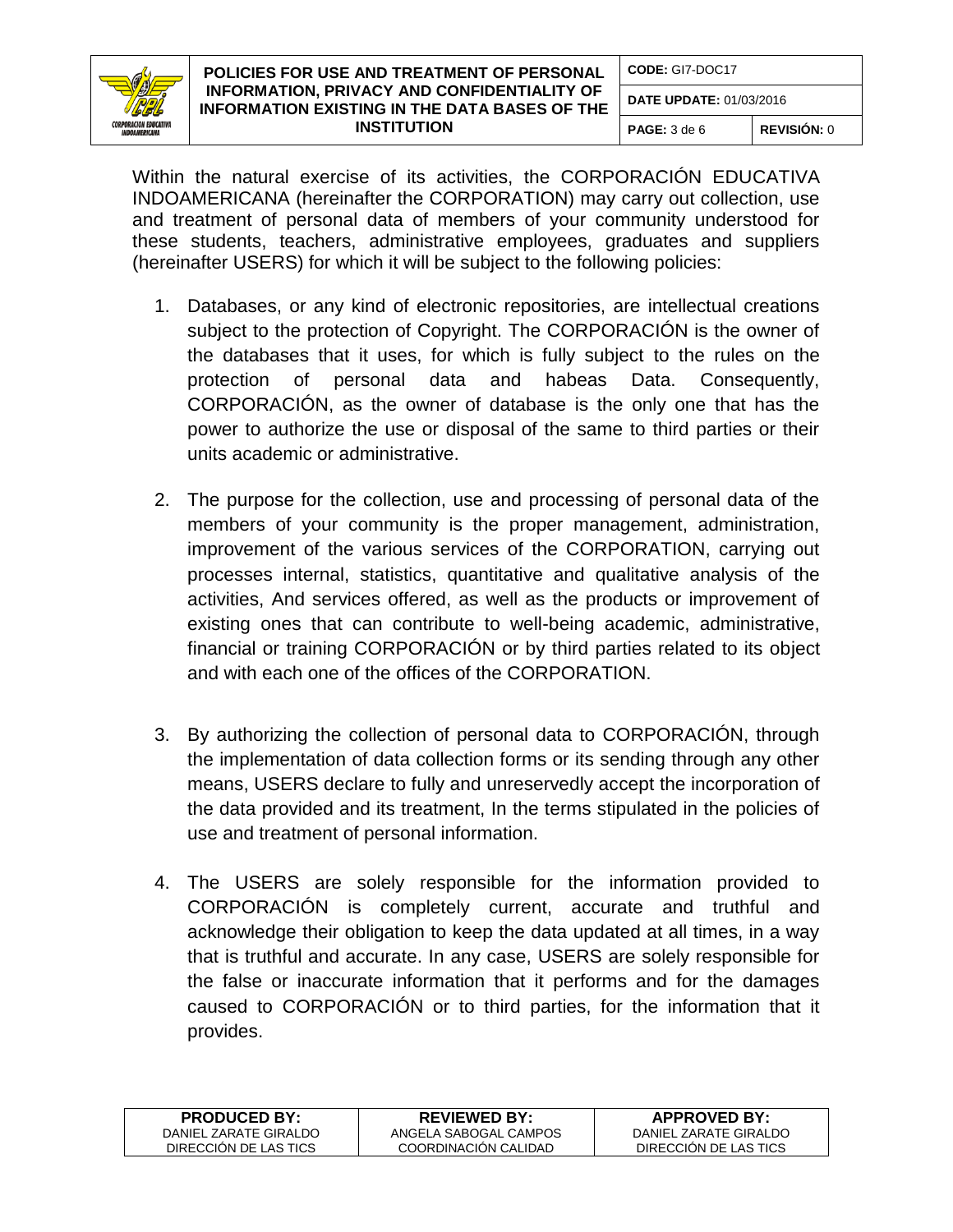

**PAGE:** 4 de 6 **REVISIÓN:** 0

- 5. The CORPORACIÓN is fully subject to the guidelines of the Law, as well as its internal regulations and policies, which will treat with extreme diligence the personal information and give the best possible use of information, collected by physical, electronic and will integrate their data bases or any kind of digital repository.
- 6. The USER acknowledges that the input of personal information is voluntary and accepts that through any process through channels authorized for this purpose by the CORPORATION can collect personal data, which will not be ceded to third parties without their knowledge, unless Is a requirement of a judicial or administrative authority, or, in the case of students, mediated by an inter-administrative cooperation agreement that makes it necessary.
- 7. By providing personal data, the USER fully accepts the remission of promotional or commercial information, news, courses, events, newsletters, congresses and products related to the CORPORACIÓN.
- 8. The USERS may exercise, at any time, the rights of access, rectification, cancellation and opposition of their personal data, and exercise any other right derived or related to the protection of personal data (habeas data), for this will take into account the Following rules:
	- a. The exercise of these rights may be effected through the completion of a PQR on the website of the CORPORATION at the URL: http://www.indoamericana.edu.co/ingresar\_pqr.php
	- b. In the case of the request for personal information made by natural or legal persons, this must be done through the website of the CORPORATION.
	- c. In case the person has an email assigned by the CORPORATION, the response to the request will be sent to that address. Likewise, the CORPORATION may respond to different emails or to a home address that must be registered in the databases of THE CORPORATION or in the body of the application.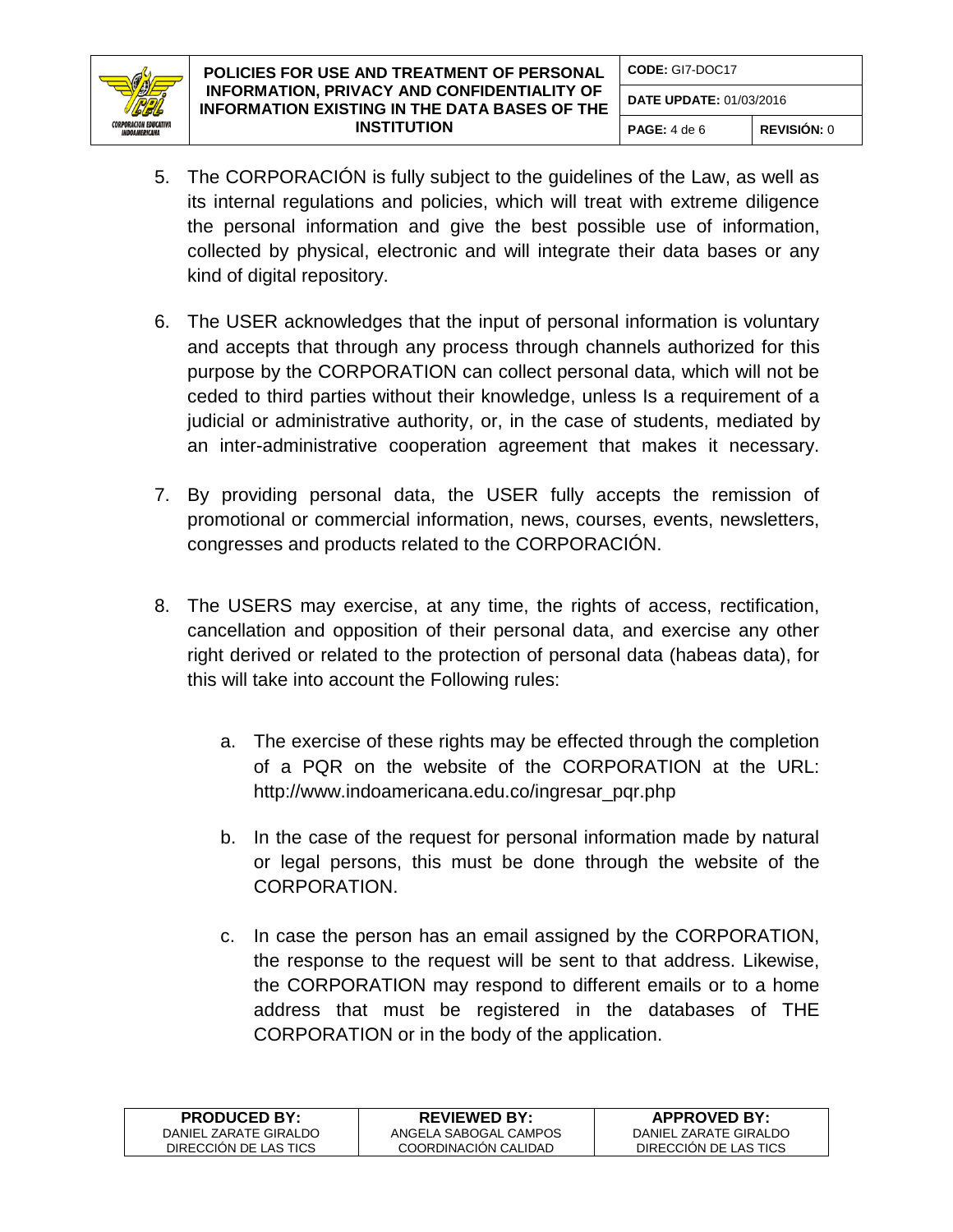

- d. The response to any request related to access, rectification, cancellation and opposition of your personal data, and to exercise any other right derived or related to the protection of personal data (habeas data) is equal to that which has to respond to any PQR. In any case, if the person does not agree with the information that rests in the databases of the CORPORATION must prove with the evidence that he has in his possession the information he requests should be modified.
- 9. Without prejudice to constitutional rights and legal and regulatory provisions, the CORPORACIÓN reserves the right to modify at any time its policy of use and treatment of personal information, privacy and confidentiality of information existing in the databases of the CORPORACIÓN, Maintaining due respect for the laws of protection of personal data and informing all the interested parties through any directed or massive non-directed dissemination mechanism.
- 10. The database will be housed in the CORPORACIÓN's data center and it has provided human and technological resources to protect the confidentiality, integrity and availability of information and its databases. The area of Computer Security of the Information Technology and Communications Department of the CORPORACIÓN is responsible for planning, implementing and maintaining the security and continuity of the information assets of the TIC products that support the administrative and academic processes of the CORPORACIÓN. In order to fulfill this mission, the institution has a firewall, however, the USER acknowledges that the technological means may imply a level of risk which it assumes and accepts and the CORPORATION does not grant any guarantee nor assume any obligation or responsibility for loss or subtraction Information system.
- 11. Each and every person who manages, updates, or has access to information of any kind, found in the CORPORACIÓN Databases, or any type of electronic repositories, undertakes to keep and maintain it in a strictly confidential manner and not disclose it to third parties. This obligation covers all personal, accounting, technical, commercial or other information supplied in the execution and exercise of its functions, including, but not limited to,

| <b>PRODUCED BY:</b>   | <b>REVIEWED BY:</b>   | <b>APPROVED BY:</b>   |
|-----------------------|-----------------------|-----------------------|
| DANIEL ZARATE GIRALDO | ANGELA SABOGAL CAMPOS | DANIEL ZARATE GIRALDO |
| DIRECCION DE LAS TICS | COORDINACION CALIDAD  | DIRECCION DE LAS TICS |